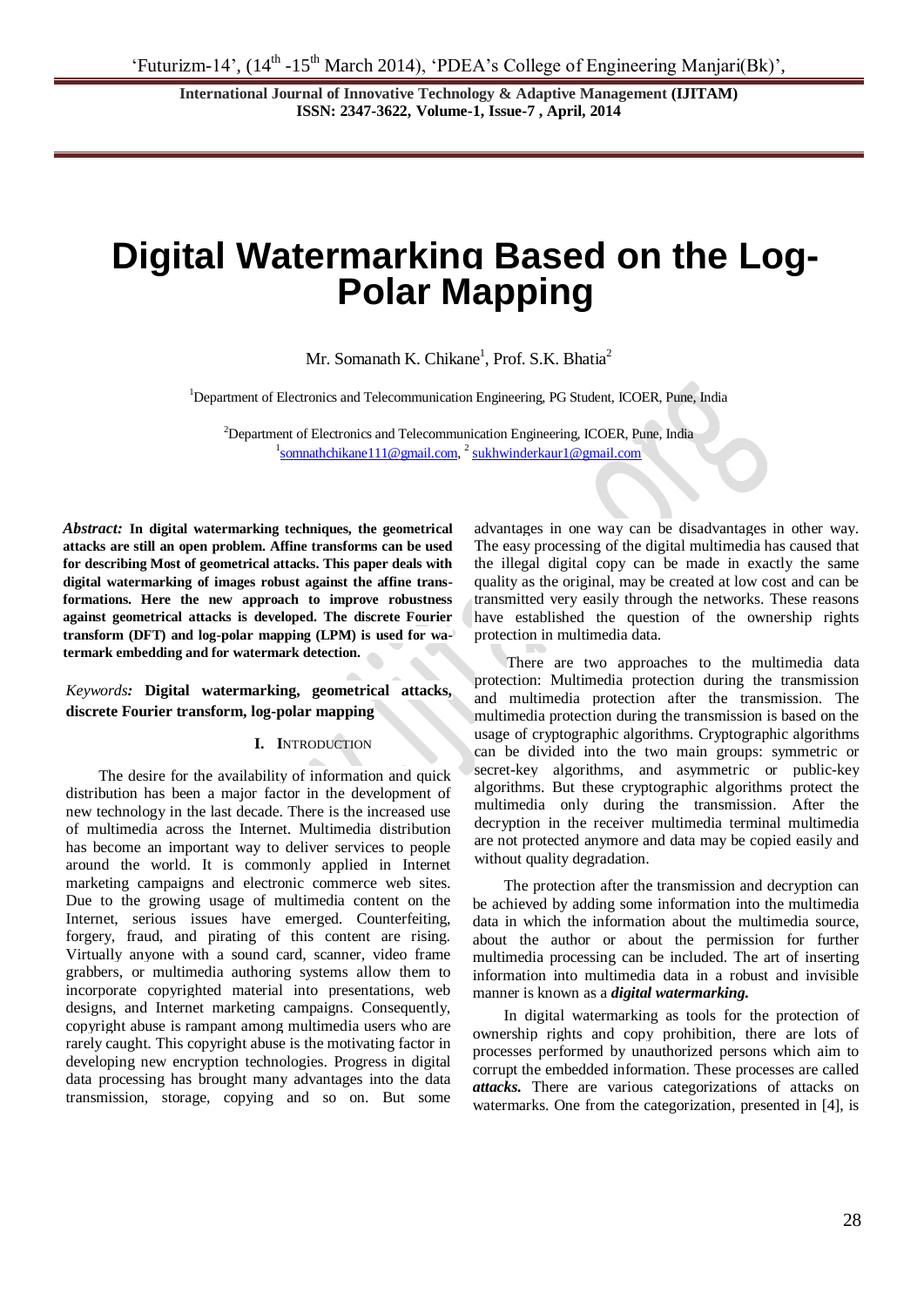categorization into four main groups:

- removal attacks,
- geometrical attacks,
- cryptographic attacks,
- Protocol attacks.

Removal attacks achieve complete removal of the watermark information from the watermarked data without cracking the security of the watermarking algorithm. This category includes denoising, lossy compression, quantization, demodulation, collusion, and averaging attacks.

Geometrical attacks do not remove the embedded watermark itself, but intend to distort the watermark detector synchronization with the embedded information. Cropping, flip, rotation, shift, scaling, translation and so on belong to the category of the geometrical attacks.

Cryptographic attacks aim at cracking the security methods in watermarking schemes and thus finding a way to remove the embedded watermark information or to embed misleading watermarks. These attacks are very similar to the attacks used in cryptography. There are the brute force attacks which aim at finding secret information through an exhaustive search.

Protocol attacks aim at attacking the entire concept of the watermarking application. This category includes the copy attack and the attacks made by invertible watermarks.

The geometrical attacks on the digital watermarks are still an open problem for many watermark algorithms used in present time. A few approaches to improve the robustness against geometrical attacks are presented in papers [1], [2], [3], [5].

The methods capable to estimate and recover the undergone global affine transformations can be divided into three main groups:

*Invariant watermarks.* The transform invariant domain approach mostly consists in the application of the Discrete Fourier Transform (DFT) followed by the log- polar (LPM) or a log-log coordinate mapping. And the watermark is embedded into the image by the modification of the DFT magnitude. This DFT followed by the LPM is the same as the Fourier-Mellin transform. The watermarks, which use the Fourier-Mellin transform, are designed to be robust mainly against the rotation, scales and translations.

*Template based schemes.* In this case, the watermark consists of two parts: template and the self-watermark. The template contains no information but is merely a tool used to recover possible transformations in the image. The recovery of the watermark is a two stage process. First, the transformation undergone by the image is determined, and then inversion or compensation for the transformation when decoding the watermark is done. The points of the template may be distributed for example in the DFT domain.

*Autocorrelation techniques.* The third method for the recovery of geometrical transformations is the use of the autocorrelation function. These methods are based on the adding of the repeated watermarks in the overlapping fashion. At the detection, the estimation of the watermark is performed and the autocorrelation function is calculated. The peaks in the auto-correlation function are obtained due to the repetitive insertion of the watermark. Since the autocorrelation of the inserted watermark is known, this is compared with the autocorrelation function of the recovered watermark. A transformation matrix is calculated based on the two sets of peaks. This transformation is then inverted and the watermark is decoded.

# **II. A**FFINE TRANSFORMATIONS

Most of geometrical attacks can be uniquely described using the paradigm of general affine transforms, that can be represented by the 4 coefficients *t* 11, *t* 12, *t* 21, *t* 22 forming a matrix  $T$  for the linear component, plus the two coefficients  $\tau_{v}$ ,  $\tau_{v}$ , for the translation part of the transform. The affine transform maps each point of Cartesian coordinates from (*x, y*) to (*x',y'*). This transform can be depicted in the following form

$$
\begin{pmatrix} x' \\ y' \end{pmatrix} = T \ X \begin{pmatrix} x \\ y \end{pmatrix} + \tau = \begin{pmatrix} t11 & t12 \\ t21 & t22 \end{pmatrix} X \begin{pmatrix} x \\ y \end{pmatrix} + \begin{pmatrix} \tau_h \\ \tau_m \end{pmatrix}
$$

Where " $\times$ " represents the matrix product. The  $\tau$ component corresponds to the cropping and the translation. The different values of the *tij* components in the matrix *T*  represent the different types of the affine transforms.

The parameters of the transformation for a *rotation*  $R(\theta)$  of a certain angle *θ* are

$$
T(\theta) = \begin{pmatrix} \cos(\theta) & -\sin(\theta) \\ \sin(\theta) & \cos(\theta) \end{pmatrix}; \begin{pmatrix} \tau_h \\ \tau_v \end{pmatrix} = \begin{pmatrix} 0 \\ 0 \end{pmatrix}
$$

For *scaling*  $S(\rho)$  factors  $\rho_x$  and  $\rho_y$  applied, respectively, to the horizontal and vertical axes, the transformation parameters are

$$
T(\rho_x, \quad \rho_y) = \begin{pmatrix} \rho_x & -\sin(\theta) \\ 0 & \rho_y \end{pmatrix}; \begin{pmatrix} \tau_h \\ \tau_y \end{pmatrix} = \begin{pmatrix} 0 \\ 0 \end{pmatrix}
$$

The parameters for *translation*  $T(h, v)$  in a *x* and *y* directs of a *h* and *v* pixels are

$$
T(h, v) = \begin{pmatrix} 1 & 0 \\ 0 & 1 \end{pmatrix}; \begin{pmatrix} \tau_h \\ \tau_v \end{pmatrix} = \begin{pmatrix} h \\ v \end{pmatrix}
$$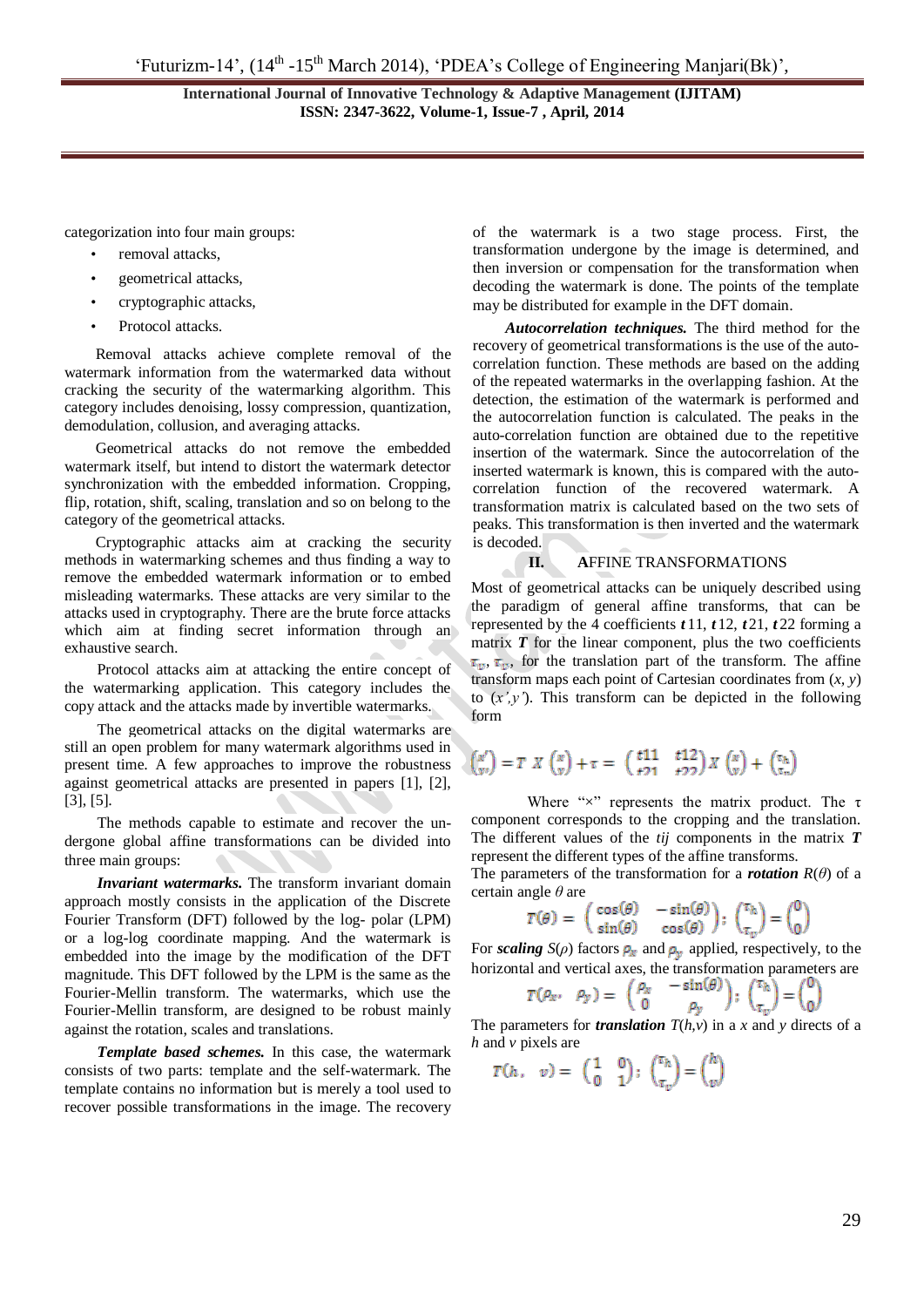### **I. L**OG-POLAR MAPPING

As it was mentioned before, the exploitation of the features of some transformations which are invariant against the affine transformations can be used to improve robustness of watermarks against the geometrical attacks. Discrete Fourier transform (DFT) full fill these requests and is often being used in the digital watermarking algorithms. If the picture is defined as two dimensional function  $x(i,j)$  in the Cartesian coordinate system with limitations  $0 \le i \le N1$  and  $0 \le j \le N2$ , the DFT and inverse DFT is defined as follows

$$
F(u \ v) = \sum_{i=0}^{N1-1} \sum_{j=0}^{N2-1} x(i,j) e^{-j(\frac{2\pi}{N1})ui} e^{-j(\frac{2\pi}{N2})vj}
$$
  

$$
x(i \ j) = (1/N1N2) \sum_{p=0}^{N1-1} \sum_{q=0}^{N2-1} F(u,v) e^{j(\frac{2\pi}{N1})ui} e^{j(\frac{2\pi}{N2})vj}
$$

Affine transforms performed with images in the spatial domain caused the specific changes in the DFT domain. The *picture shift* in the spatial domain causes a linear shift in

the phase component of the DFT

$$
F(k1 k2) e^{-j\left(\frac{x}{2k+1}\right)} \leftrightarrow f(x + \gamma_x, y + \gamma_y)
$$

The symbol  $\leftrightarrow$  represents the transform relationship between DFT domain and the image spatial domain. Note that both  $F(k1,k2)$  and  $f(x,y)$  are periodic functions so the translations cause the image to be "wrapped around" and this feature is called *circular translation*

*Scaling the axes* in the spatial domain causes an

inverse scaling in the frequency domain

$$
\frac{1}{\rho}F(\frac{k1}{\rho},\frac{k2}{\rho})\leftrightarrow f(\rho x,\rho y)
$$

The *image rotation* through an angle *θ* in the spatial domain causes the DFT representation to be rotated through the same angle

 $F(k_1 \cos\theta - k_2 \sin\theta, k_1 \sin\theta + k_2 \cos\theta) \leftrightarrow (x \cos\theta - y \sin\theta, x$ From equation (7) it is clear that spatial shifts affect only the phase representation of the image. Also equations (8) and (9) can be rewritten by using the specific substitution. The changes in the image caused by scaling and image rotation in the spatial domain can be described by invariant shift after this substitution. This can be performed by the substitution which is called *log-polar mapping (LPM)*.

Consider a point  $(x, y) \in R2$  and define  $x = e\mu cos\theta$ ,  $y = e\mu sin\theta$ , where  $\mu \in R$  and  $0 \leq \theta \leq 2\pi$ . The result of this substitution is that for every point  $(x,y)$  there is a point  $(\mu,\theta)$  that uniquely corresponds to it. The new coordinate system  $(\mu, \theta)$  converts the scaling and rotation into the simple translation in the direction of the axis.

*Scaling* is converted to a translation  $(\rho x, \rho y) \leftrightarrow (\mu + \log \rho, \theta)$ 

*Rotation* is converted also to a translation<br> $(x \cos(\theta + \delta) - y \sin(\theta + \delta), x \sin(\theta + \delta) + y \cos(\theta + \delta) \leftrightarrow (\mu, \theta + \delta)$ 



Fig. 1. Image and corresponding LPM a) original image, b) rotated image, c) scaled image

#### **II. P**ROPOSED WATERMARKING METHOD

The proposed algorithm is based on the combination of the DFT and LPM features. Watermark is in the form of spare matrix which is created depending on the sequence of the alphanumeric values. The watermark is inserted into the original picture in the DFT domain. During the embedding process the hash function RIPEMD-160 is used for the algorithm security improvement. On the receiver side, the watermark is not extracted but only detected. That means there is a binary decision process about the presence or the absence of the watermark in the image.

#### **4.1 Watermark Embedding**

The entries of the watermark embedding process are the  $\frac{\sin\theta}{\sin\theta}$   $\frac{\sin\theta}{\sin\theta}$  scale image *I* and the key *K*, which is in the alphanumeric form and after the processing by hash function is used as the initialization vector for the pseudorandom generator. The process of the watermark embedding is shown in Fig. 2 and can be described in five steps:

- DFT of the original image *I*,
- watermark generation based on the secret key *K*,
- transformation of the key by using inverse LPM,
- watermark embedding into the chosen coefficients of the
- magnitude spectrum of the DFT,
- Inverse DFT.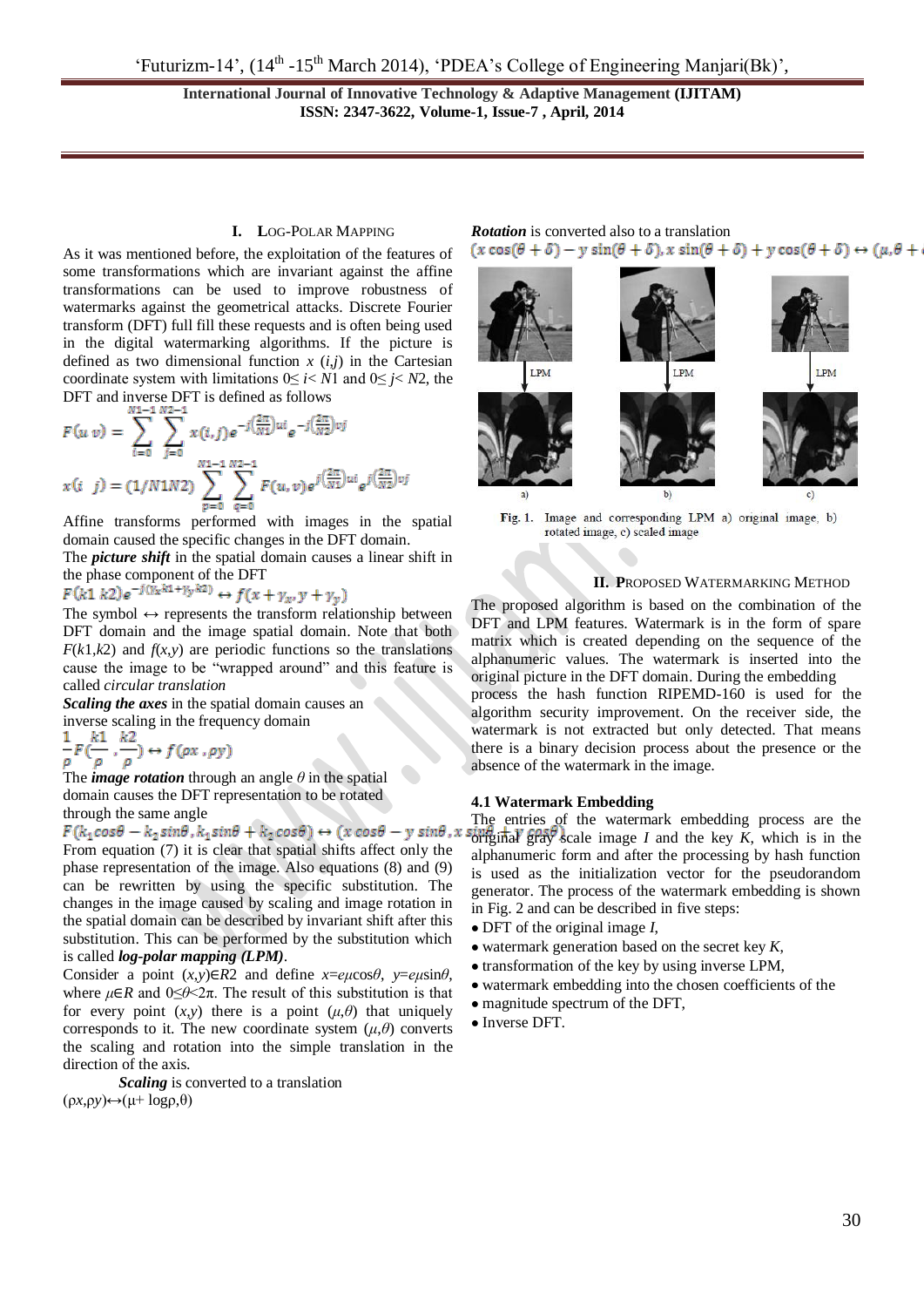

Fig.2 embedding method

The calculation of the DFT of the original image is the first step in the watermark embedding process. The secret key *K* is used as the input for the RIPEMD-160 hash function. The output of the hash function is used as the initialization vector for the pseudorandom generator. Generated pseudo-random sequence has normal dispersion and zero mean value and based on the chosen decision level is mapped into the two values (0,1) (Fig. 3). The size of the sequence is selected based on the desired quality of the watermarked image and on the desired robustness of the embedded watermark against the attacks.

#### Fig. 3. Pseudorandom sequence and sequence mapped on the values  $(0,1)$ .

**Construction of the Construction of the Construction** 

The size of the watermark has to be the same as the size of the original image. Generated and mapped sequence is situated in the lower part of the watermark (Fig. 4). The quality of the watermarked image is influenced by the location of the sequence in the watermark, the size of the sequence and by





The next step in the embedding process is the transformation of the watermark by using inverse log-polar mapping (ILPM). The location of the pseudorandom sequence in the watermark is selected by following DFT and LPM properties. Watermark and its ILPM are shown in Fig. 5.



Fig. 5. Watermark and its inverse log-polar mapping.

As can be seen in Fig. 5, the ILPM transforms the pseudorandom sequence in the watermark into the concentric ring. In the DFT spectrum the medium frequencies are situated in this region. These frequencies are chosen for the watermark embedding for two reasons:

• Modification of medium frequencies causes less degradation of the watermarked image as the modification of the lower frequencies would cause,

• If the higher frequencies are modified during the watermark embedding process, the watermark robustness would be low against the attack, mainly against loss compressions.

The location of the concentric ring in the ILPM domain can be modified by the vertical shifting of the pseudorandom sequence in the watermark (Fig. 6). The watermark is embedded into the magnitude coefficients of the DFT in the form of local peaks. The process of the embedding is adaptive, that means the watermark is not embedded into the whole picture with the same power. The process of the watermark embedding can be described as

$$
I_{DFT}^w(i,j) = \begin{cases} \frac{\alpha}{9} \sum_{i=1}^{i+1} \sum_{j=1}^{j+1} I_{DFT}(i,j) \; if \; W_{ILPM}(i,j) = 1 \\ I_{DFT}(i,j) \; if \; W_{ILPM}(i,j) = 1 \end{cases}
$$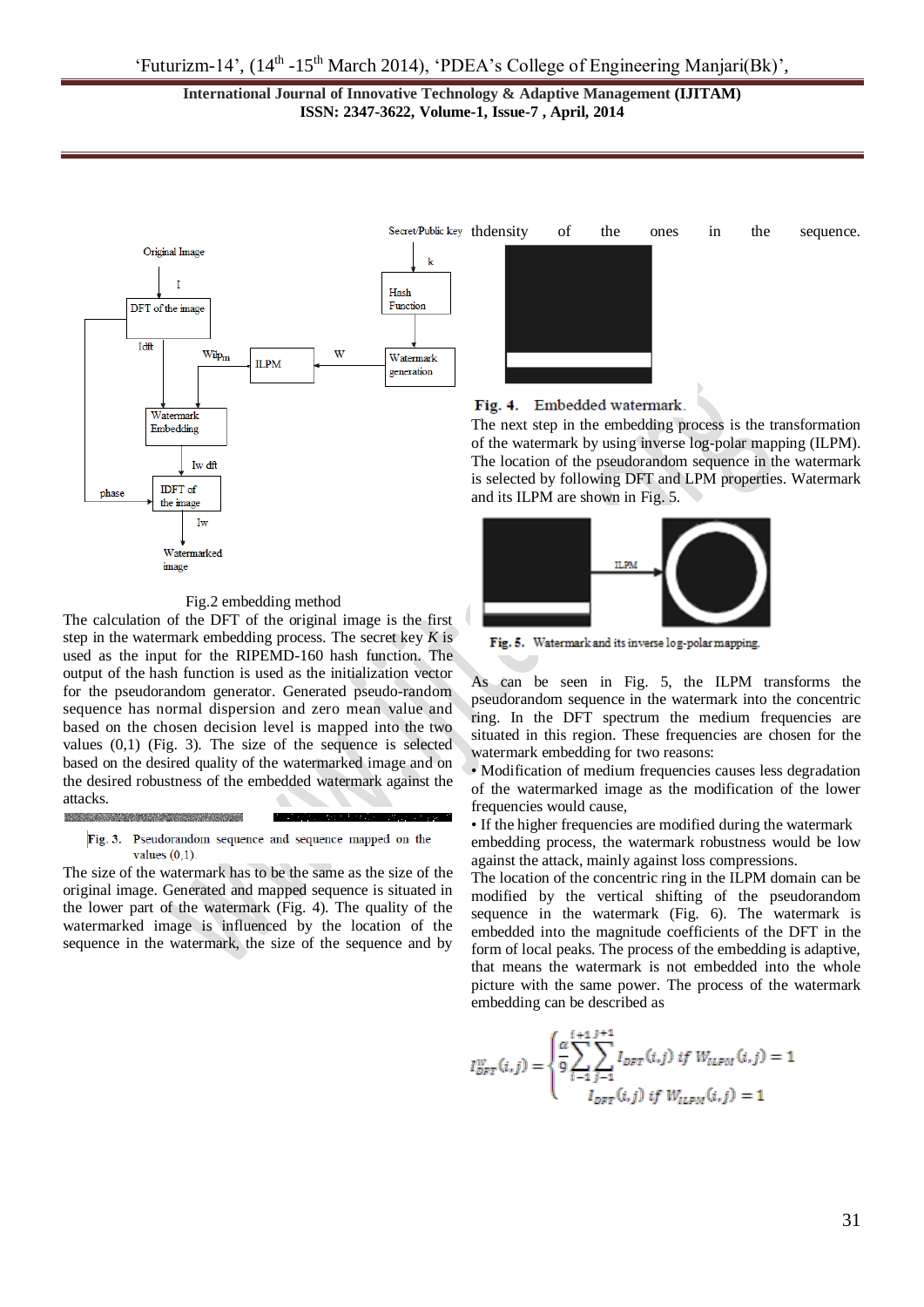

Fig. 6. Vertical shifting of the pseudorandom sequence. The inverse DFT is the final step in the watermark embedding process and the watermarked images are obtained

## **4.2 Watermark Detection**

The detection algorithm does not require the original image and is based on the correlation test between the original and extracted watermark. The algorithm entries are tested image and secret key *K* for the watermark generation. The process of the watermark detection is shown in Fig. 8 and can be described in five steps:

- DFT transformation of the tested image,  $\bullet$
- position finding of the local maxima,  $\bullet$
- LPM transformation of the local maxima,  $\bullet$
- watermark generation by using secret key *K*,  $\bullet$
- correlation test,  $\bullet$
- decision about the presence or absence of the watermark  $\bullet$ in the tested image



Fig.7 Decoding method

The DFT is the first step in the watermark extraction process. The local maxima are searched in the small non overlapping windows. In the experiments the window with 10x14 pixels was used. The positions of all founded local maxima are saved into the empty matrix. This matrix represents the extracted watermark. In the next step, the local maxima are transformed by using LPM (Fig. 9) and the correlation test between the original and tested watermark is calculated. The decision about the watermark presence or absence is based on the chosen level of the correlation function.



Fig.8 LPM of the founded maxima

## **V. E**XPERIMENTAL RESULTS

In the experiments, five different images were used and five different watermarks were added into each image. Examples of one watermarked image with embedded watermarks are shown in Fig. 7. Three different powers of the *α* parameter during the watermark embedding process were used. The robustness of the embedded watermarks was tested against some attacks.